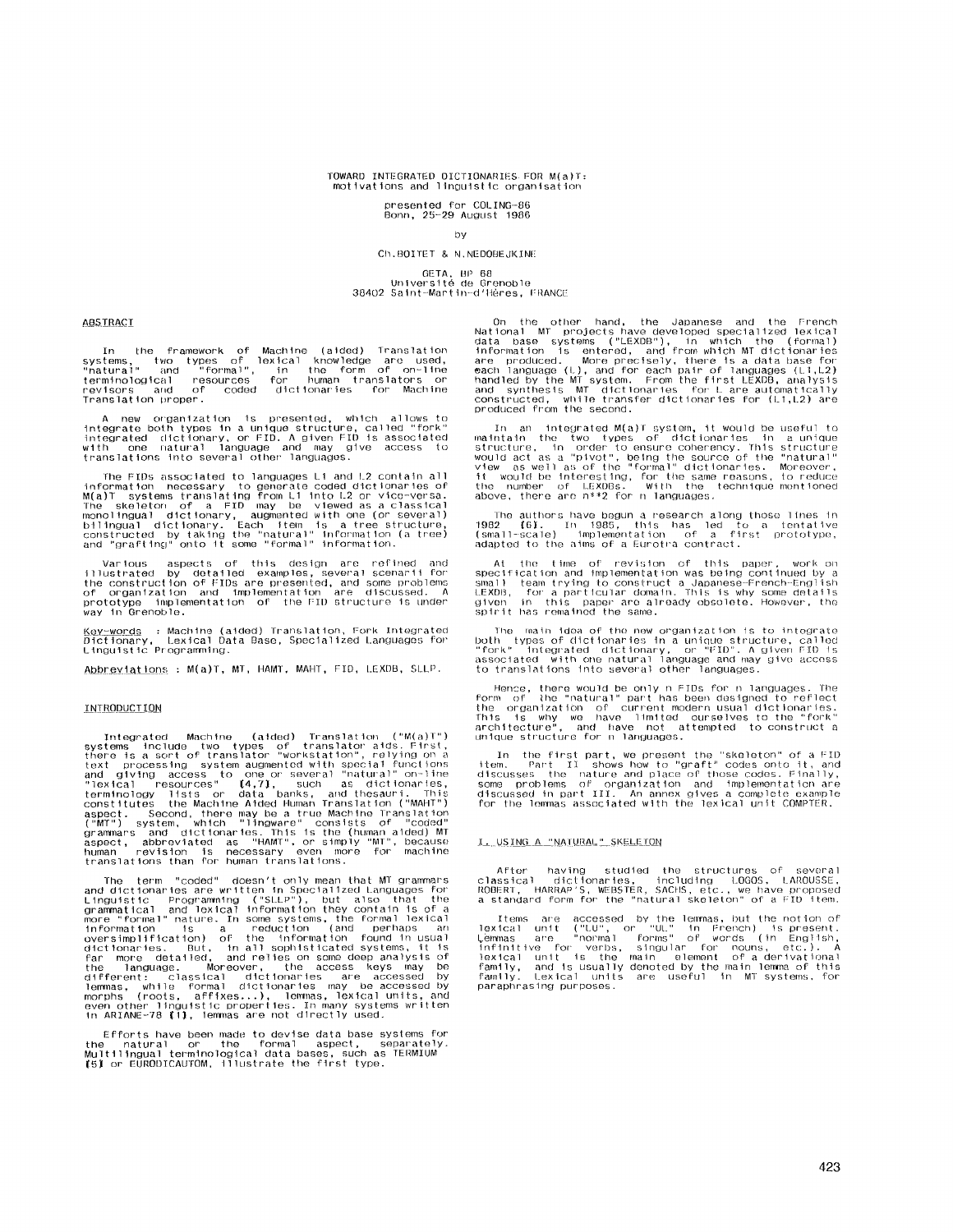1. SOME SIMPLE EXAMPLES

1.1. "atmosphère", "atmosphérique"

{<br>
"atmosphère"<br>
<u>Construition Construction</u><br>
Construction COMMITIFIE<br>
Construction of Construction<br>
Construction of the sense of the same of the same of the sense of the sense of the sense of the schem RELATIF-A<br>
Construc clé "atmosphère" trad 1 :<br>ANG "atmosphere"<br>RUS "atmosfera"<br>ALM "Atmosphäre" raff 2 : FIGURE if 2 : FIGURE<br>
<u>sens</u> 2 :<br>
<u>def</u> "ambiance, climat moral"<br>
<u>ex</u> "une atmosphère déprimante"<br>
Iraq 2 :<br>
ANG yoir trad 1<br>
RUS <u>yoir trad</u> 1<br>
ALM "Stimmung" <u>constr</u> 2 : QUANTIFIE<br>
<u>sens</u> 3 :<br>
<u>def</u> "umité de pression"<br>
<u>ex</u> "une pression de 2 atmosphères" trad 3 : yoir trad 1 <u>clé</u> "atmosphérique"<br>Im <u>cl</u> A. <u>ul</u> "atmosphère" <u>cl orig</u> N.F. <u>voir ul sens</u> 1

sens <u>ns</u><br><u>def</u> "relatif à l'atmophère"<br><u>ex</u> "perturbations atmosphériques"  $\overline{\text{trad}}$ 

<u>.u</u><br>ANG "atmospheric"

Rus atmospheric<br>RUS "atmosferny1j"<br>ALM "atmosphärisch"

1.2. "préméditer", "prémédité", "préméditation"

clé "préméditer" Im cl V.T.1 ul -- base "prémédit"<br>1m cl V.T.1 ul -- base "prémédit"<br>direct PPAS cl A.schem QUI-EST-sens def "décider, préparer avec calcul" ex "le pharmacien avait prémédité la rupture"<br>ex "le pharmacien avait prémédité la rupture"<br>ex "il avait prémédité de s'enfuir" ea '' avair premeditate" <u>cl</u> V.<br>Trad ANG "premeditate" <u>cl</u> V.<br>RUS "zamyishlitq"<br>ALM "vorsessen" <u>clé</u> "prémédité"<br><u>lm cl</u> A. <u>ul</u> "préméditer" <u>cl orig</u> V.T.1<br>dérix direct PPAS <u>ns</u><br><u>def</u> "qui est réalisé avec préméditation"<br><u>ex "</u>son crime fut prémédité" **EX** "SON Crime in promotion<br> **trad**<br>
ANG "premeditate" <u>c1</u> A,<br>
RUS "prednamerennyij"<br>
ALM "vorsässlich" clé "préméditation"<br><u>Im cl</u> N.F. <u>ul</u> "préméditer" cl <u>orig</u> V.T.1<br>cope dériv suff "ation" <u>schem</u> ACTION-DE sens <u>is</u><br><u>def</u> "dessein réfléchi d'accomplir une action"<br><u>ex "</u>meurtre avec préméditation" atu.<br><u>trad</u><br>trad (no "premeditation"<br>RNS "prednamerennostq"<br>RUS "prednamerennostq"<br>ALM "Vorsass"

1.3. Types of elements in the notation

There are three types of elements in the examples.<br>Keywords are underlined. They show the articulation of the standard structure. In case of repetition at the same<br>level, numbers are used (e.g. <u>trad</u> 1).

Identifiers are in uppercase (and should be in italic,<br>but for the limitations of our printer). They correspond<br>the beginning of abbreviations which is usually placed at<br>the beginning of a classical dictionary. They may c

Strings are shown between double quotes. They<br>correspond to the data. We use our "local" transcription,<br>based on ISO-025 (French character set).

2. FORM OF AN ITEM

2.1. Keys, lemmas, lexical units

As illustrated above, an item may consist of several<br>lemmas, because of possible ambiguities between two<br>canonical forms (e.g. LIGHT-noun and LIGHT-adjective).

The corresponding LU is always given. The symbol "--"<br>stands for the key of the item. Confusion should be<br>avoided in the denotation of LUS. For example, for lemmas<br>LIGHT, we could denote the LU correponding to the first<br>(

### 2.2. Constructions, refinements, meanings

The preceding items have been chosen for their<br>relative simplicity. In general, a lemma may lead to<br>several constructions, a construction to several<br>refinements, each <u>defined</u> as a "meaning", for lack of a<br>better word.

Further refinements may be added, to select various<br>translations for a given meaning. The following diagram<br>illustrates the idea.



Intuitively, constraints are more local to the left<br>than to the right. The presence of a construction may be<br>tested in a sentence, but the notion of domain of<br>discourse or of level of language is obviously more  $9100a1$ 

The notion of construction is fundamental. In particular, predicative words cannot be translated in isolation, and it is necessary to translate expressions of the form  $P(x,y,z)$ , P being the predicate and  $x, y, z$ , P being t constructions.

In general, refinements may be local or global. Local<br>refinements often consist in restrictions on the semantic<br>features of the arguments ("to count on somebody" vs. "to<br>count on something"). Global refinements concern the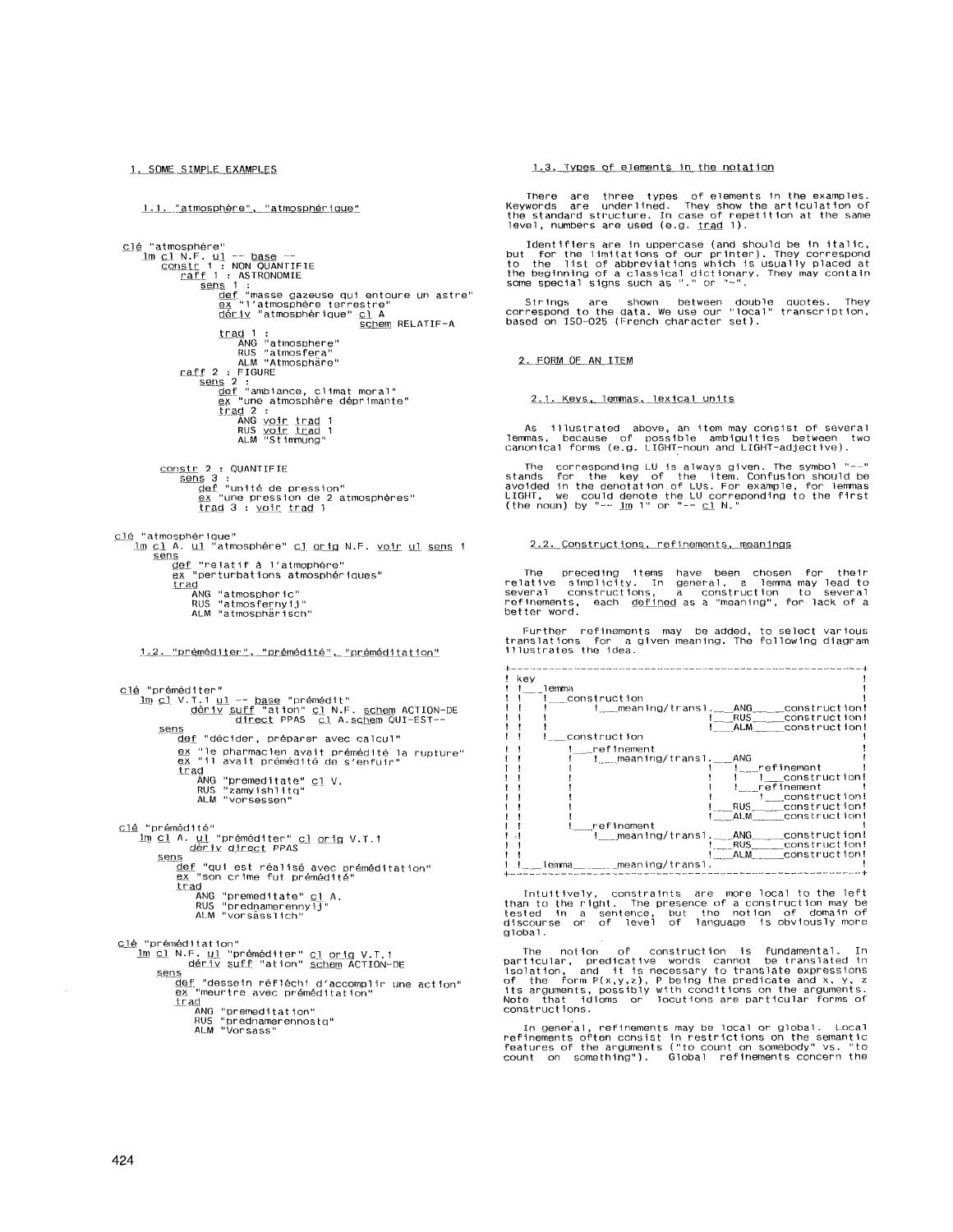domain, the style (level of discourse), or the typology (abstract, bulletln, article, ckeck-11st...).

In our view, a meaning In L1 ls translated by one or several constructions In L2.

We have then avoided to translate a meaning by a<br>meaning, which might seem more logical. But this would<br>have forced us to describe the corresponding cascade of<br>constraints in L2. As a matter of fact, it is usually<br>possible

## $2.3.$  Translations  $(1-\neg n):$  "fork" dictionaries

We have shown how to include in an item its<br>translations into several target languages. Hence the<br>term "fork", the "handle" of the item consists in all<br>information concerning the source language (L1). In<br>order for such an

3. FACTORIZATION AND REFERENCE

As seen in the examples, we introduce some<br>possibilities of naming subparts of a given lemma, by<br>simply numbering them (<u>sens</u> 3 refers to <u>trad</u> 1 in posens........<br>simply number<br>"atmosphère").

This allows not only to factorize some information,<br>such as translations, but also to defer certain parts of<br>the item. For example, translations might be grouped at<br>the end of the (linear) writing of an item. The same can<br> be low).

II. GRAFIING FORMAL INFORMATION ("CODES")

## 1. PRINCIPLES

1.1. Attributes and classes

The formalized information may correspond to several<br>distinct linguistic theories. Such a theory is defined by<br>a set of formal <u>attributes</u>, each of a well-defined type.<br>For example, the morphosyntactic class might be defi

CATMS = (VERB, NOUN, ADJECTIVE, ADVERB, CONJUNCTION, etc. )

The gender might be defined as a set attribute:

GENOER = ens (MASCULIN, FEMINTN, NEUTRE).

Each theory may give rise to several implementations<br>(lingwares), each of them having a particular notation<br>for representing these attributes and their values.<br>Moreover, in a given lingware, the information relative<br>to an

Usually, combinations of particular properties (or<br>attribute/value pairs) are given names and called<br>classes. For example, in ARIANE-78, there are the<br>"morphological" and "syntactic" "formats", abbreviated as<br>"morphologica

## 1.2. Form of what is grafted

In the simplest case, there is one theory, and one<br>corresponding lingware. The grafted part will be of the form:

<u>app info</u> properties in the theory<br>code codes (classes and possibly basic properties)<br>The keyword <u>app</u> means "appended".

In a less simple case, there might be two theories,<br>called A and B, of French. Suppose that there is an<br>analyzer, FR1, and a synthesizer, FRA, corresponding to<br>A, and two analyzers and a synthesizer (FR2, FR3, FRB),<br>relati

app\_th\_A\_info properties in theory A<br>code LS FR1 AM FTM CMO01 FTS CS023<br>c<u>ode</u> LC FRA ... (LS for source language)<br>(LS for sarget language) th B <u>info</u> properties in theory B<br>code LS FR2 AM FTM FORM3 FTS SEM25<br>code LS FR3 ...<br>code LC FRB ...

"AM" must be known as an introductor-of-codes-for-<br>morphological-analysis-in-ARIANE-78-based-lingwares.

# 1.3. Where to graft: inheritance principle

Formal parts may be attached at all levels of an item,<br>for factorization purposes. The information is supposed<br>to be cumulated along a path from a key to a "meaning" or<br>contradictory, the most recent one (rightmost in our<br>

Taking again the example of systems written In ARIANE-78, we may suggest to distribute the codes In the following fashlon. One could attach:

- the morphological codes (FTM) and the "morphs" to the roots ("bases") or to the lenin/as;
- the "local" syntaxo-semantic codes (FTS) to the<br>- lemmas or to the constructions;
- the "global" syntactic codes (concerning the typology) to the various levels of refinement;
- the codes concerning the derivations to the deriv parts, wherever they appear In the item.

2. AN\_EXAMPLE ("ATMOSPHERE")

```
clé "atmosphère"
           \frac{\text{Im }c1 \text{ N.F. }u1 - \text{}}{\text{base}}ADP (1 A info FLEXN=S, MORPH="atmosphere",<br>
code LS FRIV="atmospherique"<br>
code LS FRI AM FTM FXN1<br>
th B info FLEXN=S, MORPH="atmospher",<br>
code LC FRA GM FAF FXN1<br>
th B info FLEXN=S, MORPH="atmospher",<br>
code LC FRA GM FAF F
                                                       ANG "atmosphere"<br>RUS "atmosfera"<br>ALM "Atmosphare"<br>ADD 1DERPOT=NADJ, SCHEM=13<br>DERPOT=NADJ, SCHEM=13
```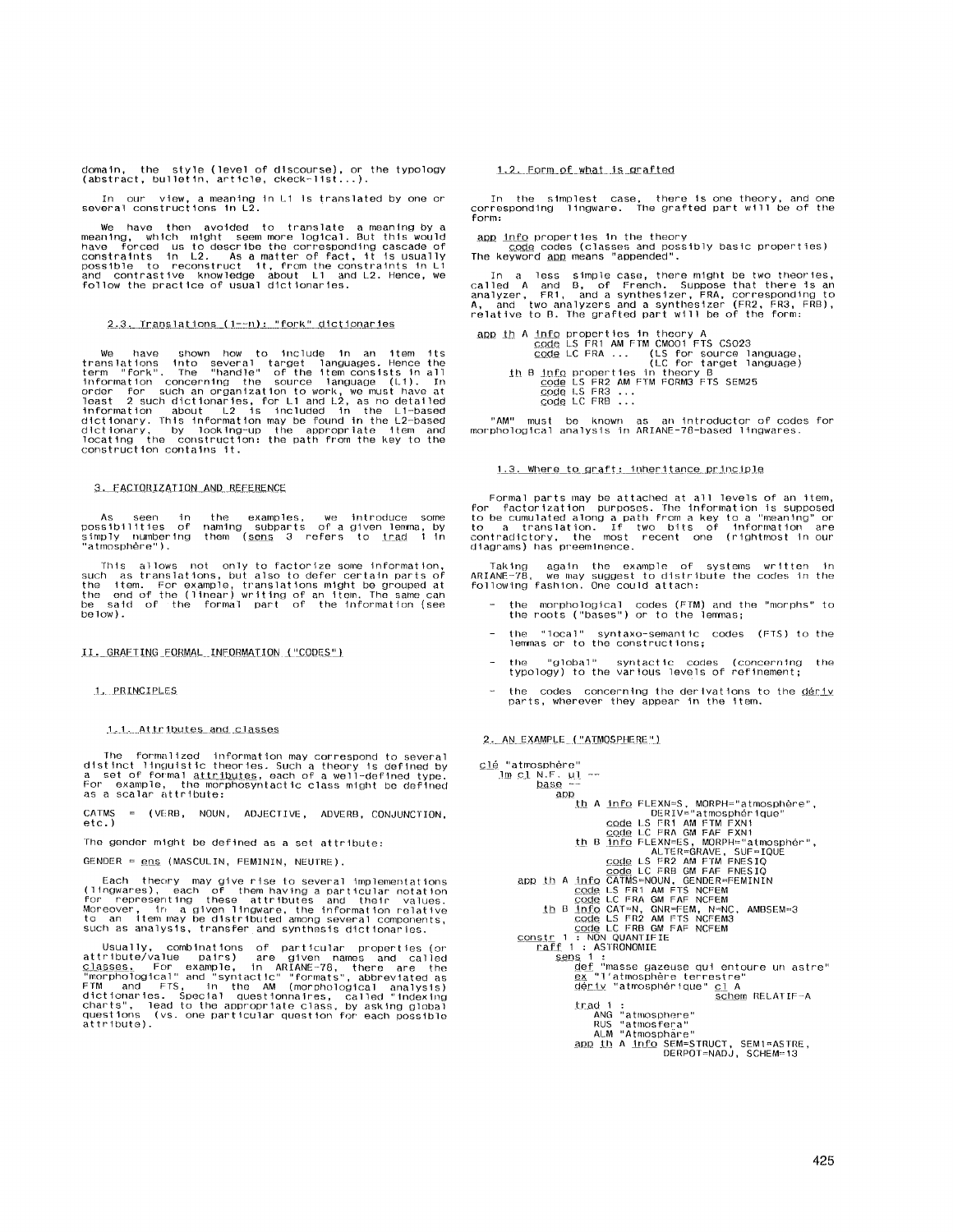COde LS FR1 AX FAF PNA<br>
COde LC FRA GX PAF PNA13<br>
th B info SEM=COLLECT, CLCT=FLUID,<br>
SEM1=SPHERE, DERPOT=NA<br>
CODE LS FR2 AX FAF PNATCOLF<br>
raff 2 : FIGURE<br>
sens 2 it 2 : ricode<br><u>sens</u> 2 :<br><u>def</u> "ambiance, climat moral"<br><u>ex</u> "une atmosphère déprimante" Sens  $\frac{def}{dx}$  "une atmosphere cup.<br>  $\frac{ex}{dx}$  "une atmosphere cup.<br>  $\frac{ex}{x}$  "une atmosphere cup.<br>  $\frac{ex}{x}$  "une atmosphere cup.<br>  $\frac{cos x}{x + 1}$  and 1<br>  $\frac{1}{x + 1}$  and  $\frac{1}{x + 1}$ <br>  $\frac{1}{x + 1}$  and  $\frac{1}{x + 1}$ <br>  $\frac{1$ 

## 3. CONSTRUCTION OF INTEGRATED DICTIONARIES

Suppose the natural skeleton of an item is obtained by<br>using available dictionaries. There are two main methods<br>for constructing the <u>app</u> parts.  $\mu$ s ind

First, one may begin by filling the info parts. This<br>is the technique followed by the two afore-mentioned<br>national projects. For this, people without special<br>background in computer inguistics may be used. They fill<br>questi

In a second stage, programs knowing the relation<br>between the theory and a-particular lingware-will-fill-<br>the-<u>code</u>-parts. hetween

The second methods tries to make better use of existing MT dictionaries. First, the relation between the elements of a lingware and the "natural" system is defined, and programs are constructed to extract the useful infor theory, info parts may be constructed or completed.

At the time this paper was revised, M.DYMETMAN was<br>implementing such a program to construct a FID from our<br>current Russian-French MT system. His results and<br>conclusions should be the theme of a forthcoming paper.

Inconsistencies may be detected at various stages in<br>the construction of a FID, and the underlying DB (data<br>base) system must provide facilities for constructing<br>checks, using them to locate incorrect parts, and<br>modifying

## III. PROBLEMS OF DESIGN AND IMPLEMENTATION

The construction of an implemented "mock-up" has led<br>us to identify some problems in the design, to wonder<br>whether there is any available DBMS (data base management<br>system) adequate for our purposes, and to ask what should about multilingual setting.

### 1. RELATION BETWEEN NATURAL AND FORMAL INFORMATION

The relation between the formal information of a<br>theory and the formal information of an implemented model

of it (a lingware) is simple: the latter is a notational<br>variant of (a subset of) the former.

By contrast, it is not so easy to define and use the relation between a formal theory and the "natural" information. The theory might ignore some aspects, such as phonology, or etymology, while it would use "semantic" sta

In order for the construction of such FID to be possible, we must at least ask that all "selective"<br>information, which guides the choice of a meaning and of<br>a translation, must in some sense be common to the<br>natural and th

Hence, these systems must have a certain degree of homogeneity. Dictionaries containing very little grammatical information (e.g. only the class) cannot be used as skeletons for FIDs integrating the lexical data base of a

Another problem is just how to express the relation<br>between the systems, in such a way that it is possible:

- to reconstruct (part of) the skeleton of an item<br>from the "coded" information;
- to compute (part of) the formal information on a path of the skeleton.

For the time being, we can write ad hoc programs to<br>perform these tasks, for a particular pair of systems,<br>but we have no satisfactory way to "declare" the relation<br>and to automatically generate programs from it.

## 2. TYPE OF UNDERLYING DATA-BASE SYSTEM

P.Vauquois (a son of B.Vauquois) and D.Bachut have<br>implemented the above-mentioned mock-up in Prolog-CRISS,<br>a dialect of Prolog which provides facilities for the<br>manipulation of "banks" of clauses. It is possible to<br>repre

However, Prolog is not a DBMS, and, at least with the current implementations of Prolog, a large scale final implementation would be very expensive to use (in terms of time and space), or perhaps even impossible to ∽<br>realize.

As FIDs would certainly grow to at least 50000 items<br>(perhaps to 200000 or more), it might be preferable to<br>implement them in a commercially available DBMS system,<br>such as DL1, SOCRATE, etc. A numeric simulation made by<br>E

Other possibilities include relational and specialized<br>DBMS systems. In a relational DBMS, each Socrate entity<br>would give rise to a relation. Specialized DBMS have<br>been developed for terminological data banks, such as<br>JERM

### 3. CHARACTER SETS

None of the above-mentioned systems provides<br>facilities for handling multilingual character sets.<br>Hence, all strings representing units of the considered<br>natural languages, including the keys, must be<br>represented by approp

This is clumsy for languages written in the Roman<br>alphabet, and almost unacceptable for other languages,<br>alphabetical or ideographic, Supposing that bit-map<br>terminals and printers are available, two solutions may be envisaged:

define appropriate ASCII or EBCDIC transcriptions,<br>and equip the DBMS with corresponding interfaces;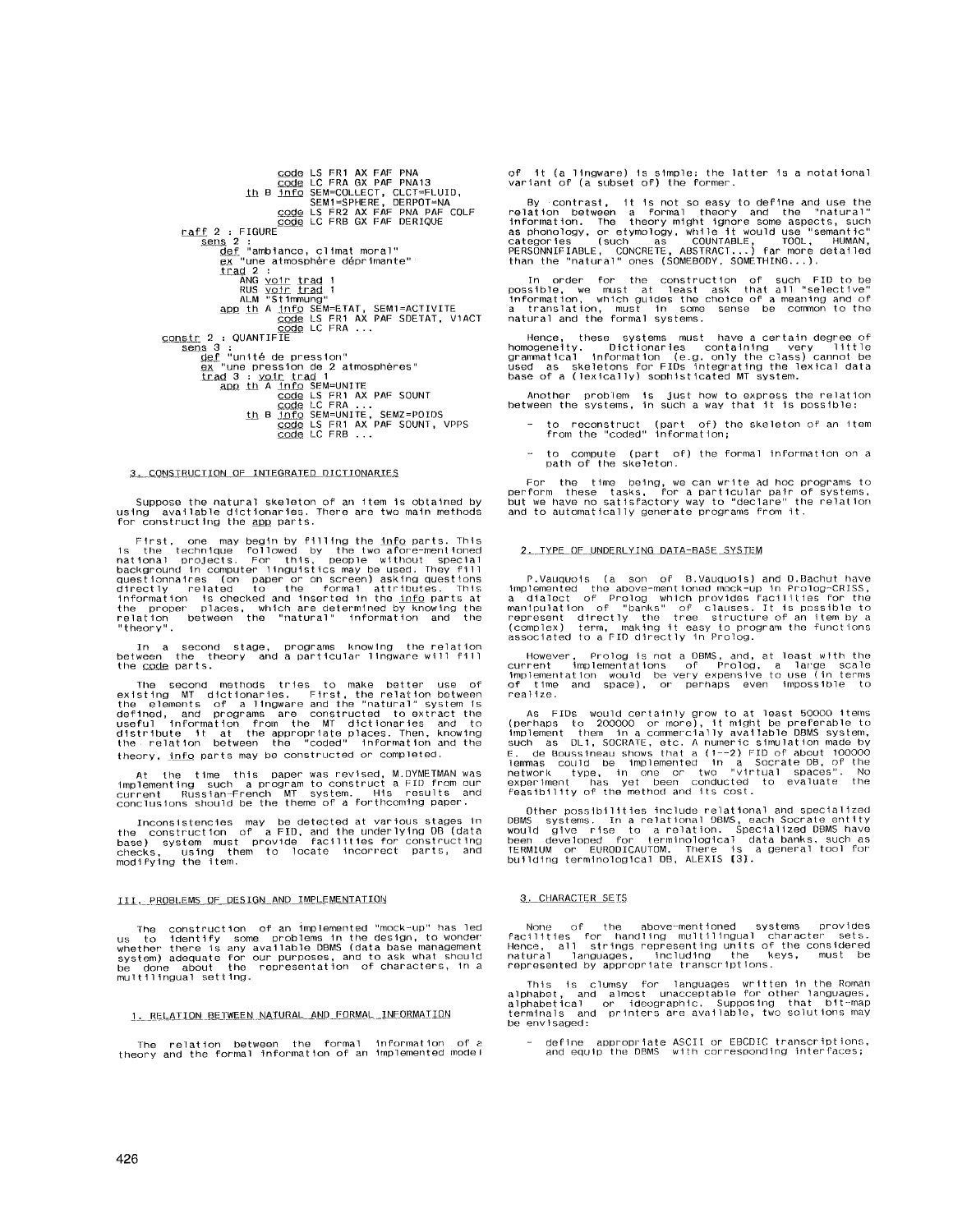modify the DBMS fitself to represent and handle<br>several (possibly large) character sets. This is<br>what has been done in Japan, where programming<br>languages, text processing systems and operating<br>systems have been adapted to

# **CONCLUS ION**

We have presented and illustrated the new concept of<br>FID, or Fork Integrated Dictionary, To our knowledge,<br>this is the first attempt to unify classical and MT<br>dictionaries. However, only a small mock-up has been<br>implemente

## ACKNOWLEDGMENT

we are grateful to ADI (French Agence de<br>l'Informatique) and to the EC (European Community,<br>EUROTRA project) to have given us the opportunity to<br>start this research and to test some of our ideas.

 $-0-0-0-0-0-0-0-0-0$ 

## **REFERENCES**

- 1. Ch. Boitet & N.NedobeJkine (1981), "Recent developments in RLISS 1an-French Machlne Translation at Grenoble", Linguistics 19, 199-271 (1981).
- 2. Ch.Boitet, P.Guillaume, M.Quézel-Ambrunaz (1982),<br>"ARIANE-78: an integrated environment for automate<br>"Froceedings COLING82, North-Holland, Linguisti<br>Proceedings COLING82, North-Holland, Linguisti<br>Series No 47, 19-27
- 3. Société ERLI (1984),<br>"ALEXIS: présentation générale et manuel<br>d'utilisation", Soc. ERLI, Charenton, octobre 1984.
- 4. A.Melby (1982),<br>"Multi-level" translation aids in a distributed<br>"Bystem",<br>"Proceedings COLING82, North-Holland, 215-220,<br>"Prague, July 82.
- 5. M.Perrier (1982),<br>"Banque TERMIUM, gouvernement du Canada. Lexique<br>BCF (budgétaire, comptable et financier",<br>Bureau des traductions, Direction de la<br>terminologie, section économique et juridique,<br>Ottawa, juin 1982.
- 6. Ch.Boitet, N.Nedobejkine (1982),<br>"Base Texicale: organisation générale et indexage"<br>"Projet ESOPE, ADI, rapport final, partie D. 1982. 7. D.E.Walker (1985),
- "Knowledge Resource-Tools for Accessing Large Text<br>Files", of the Conf. on Theoretical and<br>Proc. of the Conf. on Theoretical and<br>Methodological Issues in Machine Translation of<br>1985. Languages, Colgate Univ., Aug. 14-16,

ANNEX: "COMPTER"

```
c<u>lé</u> "compter"
                      app '<br>base "compt" app 2<br><u>constr</u> 1 : QN.x -- QCH.y A QN.z<br>app 3<br>sens 1 :
                                             def "falre payer"<br>
<u>trad</u> 1 :<br>
ANG "charge" <u>cl</u> V.<br>
S-O.x -- S-D.z FOR S-TH.y<br>
S-O.x -- S-TH.y TO S-O.z<br>
RUS "zakhestq cl V.<br>
ALM "auszahlen" cl V.
                      D$.[ra.d J-D.x -- ETW.y J-M.z 
aJoD 5 
coDs tr 2 : ON.x -- ON.y POUR ON.z 
aP.P_ 6 (further _aDD parts suppressed) 
ON.x -- OCH.y POUR OCH.z 
                     Sens 2:<br>
\frac{dF}{dt} "tenir pour"<br>
\frac{1}{2} "tenir pour"<br>
\frac{1}{2} "tenir pour"<br>
\frac{1}{2} "consider" \frac{c}{c}! V.<br>
\frac{c}{c} "skhitatq" \frac{c}{c}! V.<br>
\frac{1}{c} "skhitatq" \frac{c}{c}! V.<br>
\frac{1}{c} "skhitatq" \frac{1}{c}!
                    RUS "SKIMING" LIV.<br>
ALM "Zahlen" CIV.<br>
ALM Techno" CIV.<br>
ALM Techno" CIV.<br>
2015<br>
CONSIT 4 : QN.X -- JRF/QUE+IND/SUR+QCH.y<br>
CONSIT 4 : QN.X -- INF/QUE+IND/SUR+QCH.y<br>
Sensite 4 : QN.X -- INF/QUE+IND/SUR+QCH.y<br>
Sensite 4 : QN
                                           <u>def</u> "totaliser"<br>ex  "la bibliothèque compte 1000 livres
                    irad 7 :<br>
ANG "Count" C1 V.<br>
ESTERIGE S-TH. x -- SO-MUCH.y<br>
RUS "nashifyivatq" C1 V.<br>
CSILER KHTO. x -- SKOLQKO.y<br>
ALM "zählen" C1 V.<br>
CODSIT 8 : QN/QCH. x -- QCH.y<br>
CODSIT 8 : QN/QCH. x -- QCH.y<br>
Taff x.PERSONNE/INSTRUMEN
                                                   \frac{\text{def}}{\text{trad}} 8:<br>
ANG "count" cl V.<br>
cstrad S-O/S-TH.x -- S-TH.y<br>
cstrad S-O/S-TH.x -- S-TH.y
```